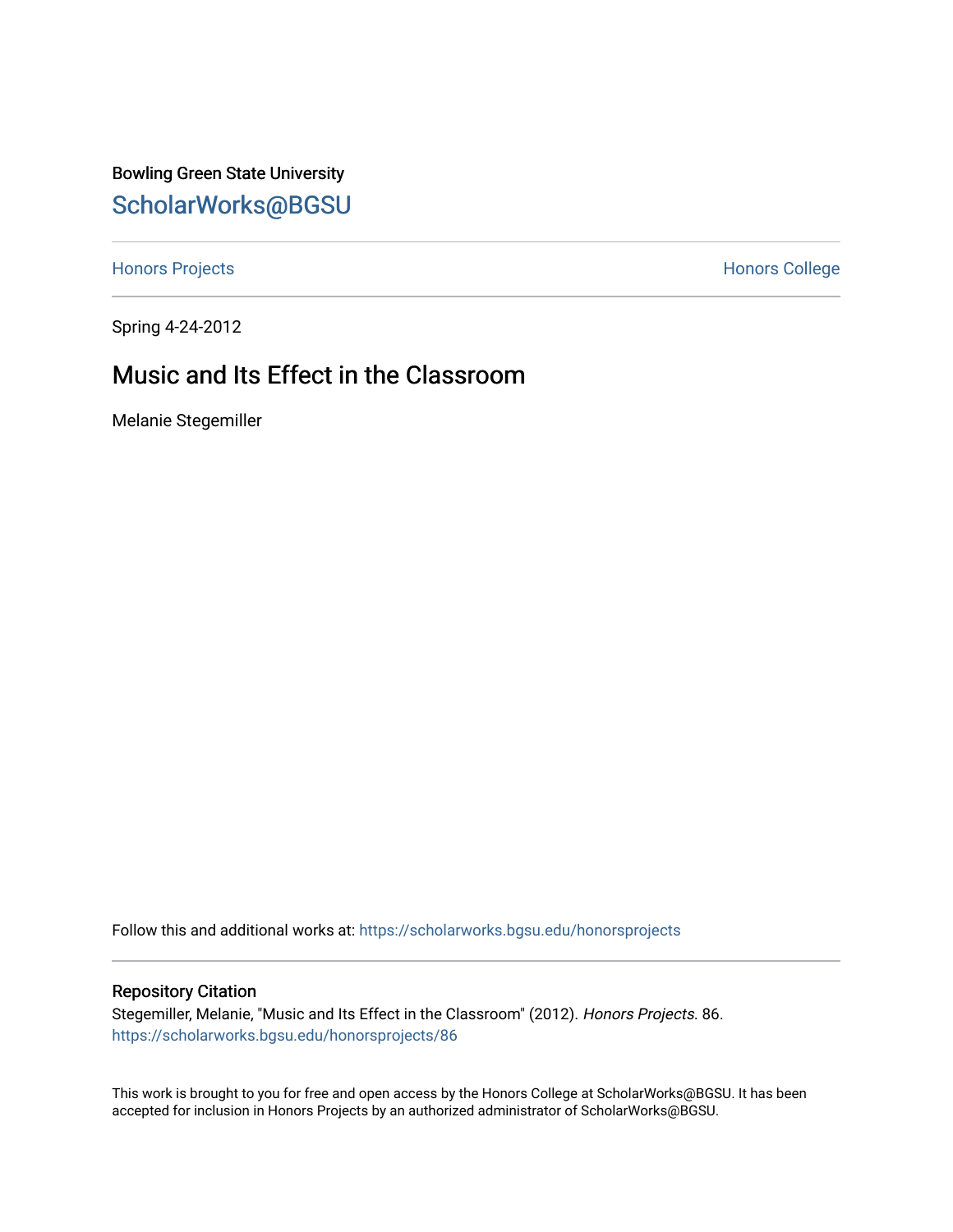## Melanie Stegemiller

## Music and its Effect in the Classroom

 Music has many effects on people. It can evoke emotion, reduce stress, and help people learn. If music has such a wide range of effects then I think it will benefit students who are trying to learn in the classroom. Music comes in many forms. Music can be sung, played, and listened to. Music is simple to add to an early childhood classroom just by playing it in the background for students to listen to. For my project I plan to play background music when student are working at their desk, reading, working at centers, and other appropriate times when students will not be distracted. I plan to play piano, classical, and jazz music. Playing background music in the classroom will positively affect the child's performance in the classroom.

 The two sides of a person's brain are accountable for different functions. The left hemisphere is related to problem solving and ordered thinking while the right hemisphere is related to more creative processes (Wynter 18). By playing background music I will be activating the creative right side of a child's brain while teaching to the logical left hemisphere. This will be activating both sides of the brain at the same time. "Close interaction between the two hemispheres is needed for optimal functioning" (Johamsson 413). Studies have shown that by activating both hemispheres of the brain improve cerebral cortex activity (Reimer 23). By increasing this activity it will increase the ability for my students to learn the most they can which I definitely want as a teacher. Activating both hemispheres through background music and teaching also improves memory (Reimer 23). This will allow my students to recall what I teach them, improving their performance in and out of the classroom. By activating both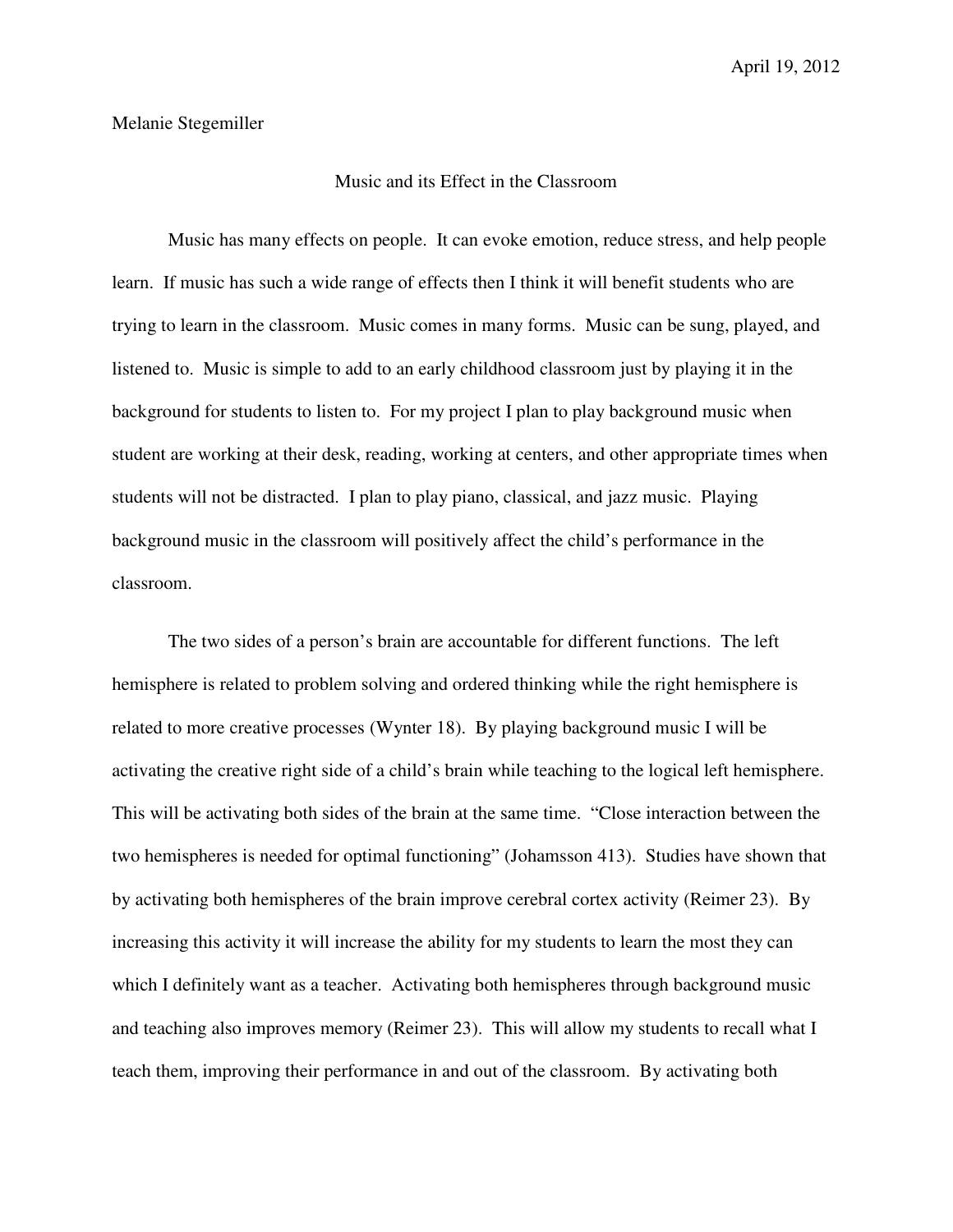hemispheres of the brain through both music and teaching I will improve my student's learning and memory.

 Music is responsible for higher cognitive functioning. Studies have show that music cognitive functions share neural systems with nonmusical neural functions which "provide access for music to affect general nonmusical functions, such as memory, attention, and executive function" (Thaut 281). Music also affects temporal ordering, spatiotemporal reasoning, attention, and auditory verbal memory (282). Playing background music in my classroom is therefore a simple way to enhance the cognitive functioning of my students. I would expect my students to be able to think at higher levels with background music playing. This will help them perform better in the classroom, problem solve, ask questions, and explore; all things that are important in a classroom. I can also expect my student's memory to improve and for them to be more focused, both of which help a child perform better and get more done in class. Playing background music will raise my student's cognitive functioning and therefore improve their performance in class.

 Music creates emotion in people. This emotion can help them learn. A student is more likely to be working productively if they are in a good emotional state (Matuliauskaitė 51). This emotional state can be influenced by the type of music I play in the classroom. If I put my students in a positive, relaxed emotional state by playing peaceful music my students enjoy I can help my students be more productive, which every teacher wants. "The productivity could be high after a working day of eight or twelve hours, if the person is fully satisfied and in great emotional and psychological state" (51). But how do I make sure that the music creates emotion in my students? Music itself naturally has emotional meaning (Krumhansl 45). This will make it easy to create positive emotions in my students if music already has emotion built into it. The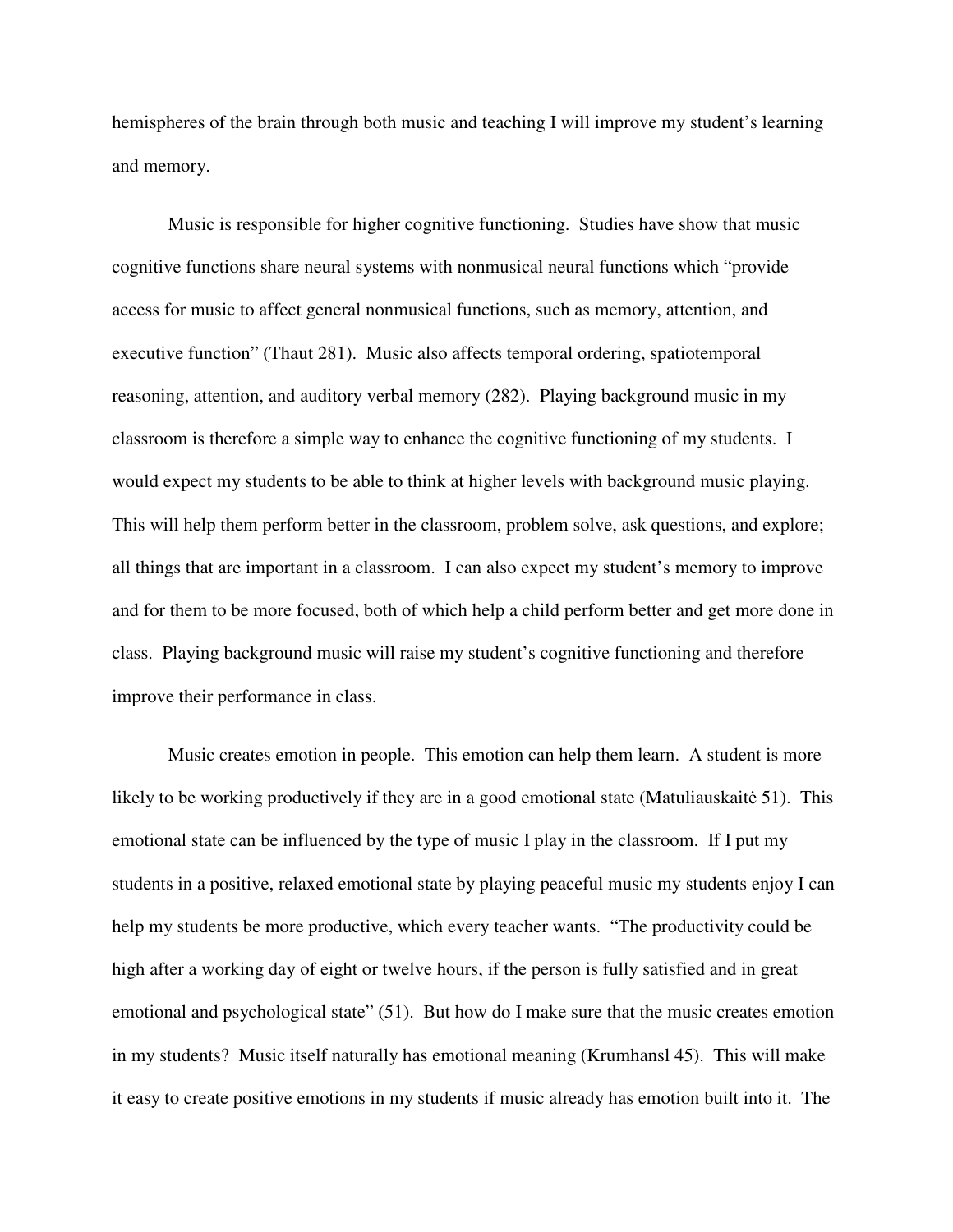emotion that music creates a heightened involvement which generates a "stronger neural connection, which in turn makes it easier to remember information" (Davis). This is another way that music can improve my student's memory. By playing background music I will be evoking emotion in my students which will help them be more productive, learn better, and improve their memory.

 Many students are very stressed. This stress may come from school related activities or from at home. Students can not leave their negative emotion and worries at the classroom door. Studies show that students with more stress have higher "systolic and diastolic blood pressure and heart rate, which, in turn, means a decline of learning efficiency. Decreasing motivation to learn and appeal, analogically, leads to decreasing productivity" (Matuliauskaite 54). Students with more stress are also more passive and can not focus (54). I need to avoid this from happening to my students in the classroom. If I could play background music that will reduce stress then these negative effects will fade and my students will achieve more in the class. Music affects people's chemical composition. Dopamine is a neurotransmitter in the reward system of the body. Serotonin is a neurotransmitter that makes people feel good. A final hormone that makes people feel relaxed is endorphin. Dopamine, serotonin, and endorphin are all released when music is played (Yehuda 88). These hormones will help my students relax and have less stress when I play music and will improve my student's performance. Music not only releases stress reducing hormones but decreases the amount of stress hormones in the body. "Cortisol is the main stress hormone which is elevated in stress condition... Psychological stressor provokes strong emotional response and an increase in cortisol level, but exposure to music reduced the elevated cortisol level" (89). If I can play background music and decrease the amount of hormones that cause stress while increasing the hormones that make my students feel good then I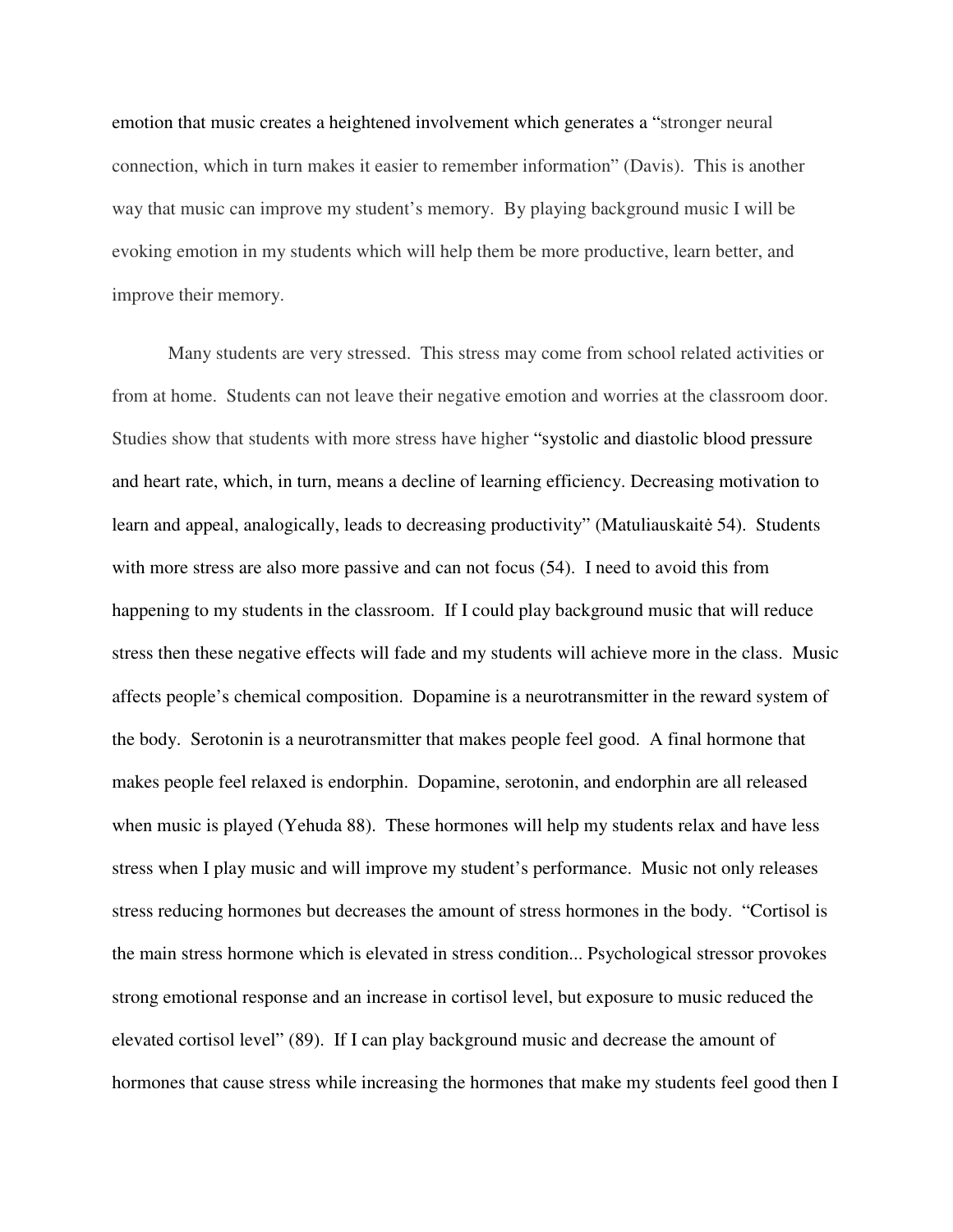should see improvement in my students. My students should be ready to learn, productive, and able to concentrate because of the background music played.

 Choosing the music to play in my classroom can be difficult. There is a lot of variety in music. I will have my students listen to some piano, classical, and jazz music. Students will be able to give me their feedback on whether or not they enjoyed the music or if they want to listen to something else. I can even allow students to share the music they like with me. I can listen to it, and if it is appropriate (not too loud, appropriate words) for the classroom then I can add it to a CD for the students to listen to. The goal is to have music the students enjoy listening to which should help their performance. If students dislike the music I am playing then the results may not be positive. I will play the background music when students are working at their desks, during reading times, during centers, and other appropriate times when the music will not be distracting students from the focus of the lesson. I will get the student's feedback to determine if they are enjoying music at these times or if it is distracting them from their work. I plan to put the music on a CD and play it in the classroom on a CD player or a computer. By working with the students to create a positive environment with music, the student's performance in the classroom should improve.

 Music is something that is found everywhere. Music also has many effects on the people that listen to it. Music helps activate both hemispheres of the brain, increases cognitive functioning, creates emotion, and reduces stress. These effects in turn help a student focus, remember, and learn more. I plan to use these studied facts and play music in the classroom to help the students learn. I will play piano, classical, and jazz music at appropriate times in the classroom when students are working. By playing background music in a classroom I will increase my student's productivity, attention, and performance in the classroom.